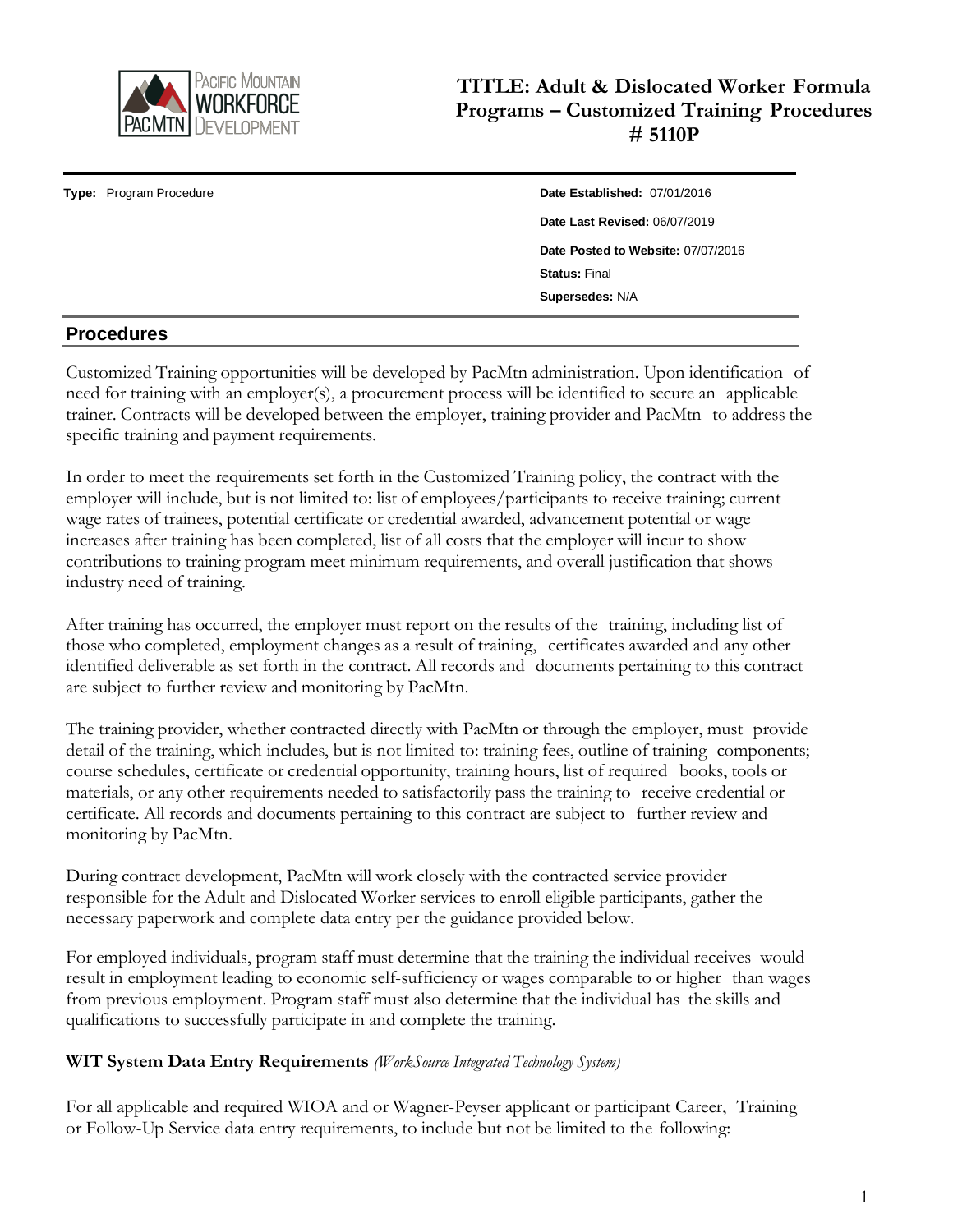- Applicant or Participant Registration
- Program Enrollments,
- Eligibility Determinations (as detailed in policy #5000),
- IEPs,
- ITA's and Training Program Enrollments/Service Delivery,
- Training paid by others,
- Training/Program Completions
- Support Services,
- Exits,
- Follow-Up Services, and
- Case Note Entries

Staff must follow all data requirements as necessary per Policy 1020 - Data Integrity and Performance Reporting, Requirements and Handbook, as applicable for entry within the WIT or other current MIS system.

Please follow all current and future Workforce Integrated Technology (WIT), or other current MIS system guidance, training, instructional materials and direct departmental or program supervisor instruction and policies developed.

If applicant or participant information is already entered in the WIT System, staff must verify that the information is current and/or make updates. If required by program, print out the applicable or necessary document, obtain signatures and place in the hard copy file. Please note all system data updates or changes in case note.

To deliver Career or Training Services, the program staff person is required to enter participant and program specific data, which will create an Individual Employment Plan/Service Plan.

Any discrepancies arising between PacMtn policy and or procedures with federal and state provisions due to current or future revisions will default to the current minimum federal and state regulations and guidance available. PacMtn policy and or procedures may set forth stricter requirements than provided by federal and state guidance, but in no case will PacMtn policy and *or procedures not meet minimum federal and state policy.*

## **References**

Workforce Innovation and Opportunity Act of 2014 WIOA Final Rule; 20 CFR Parts 676,677, and 678; Federal Register, Vol. 81, No. 161, August 19, 2019 WIOA Final Rule; 20 CFR Parts 603, 651, 652, et al; Federal Register, Vol. 81, No. 161, August 19, 2019 WIOA Section  $134(d)(4)(D)$ 

WorkSource System Policy 1019 R4 & Attachment A - Eligibility Handbook

PacMtn Policy # 5100 - Individual Training Account (ITA) PacMtn Policy # 5000 Adult & Dislocated Worker Program Eligibility

Compliance with the state's eligibility policy will be based on the version of the handbook in effect at the time of the action or activity that may be at issue.